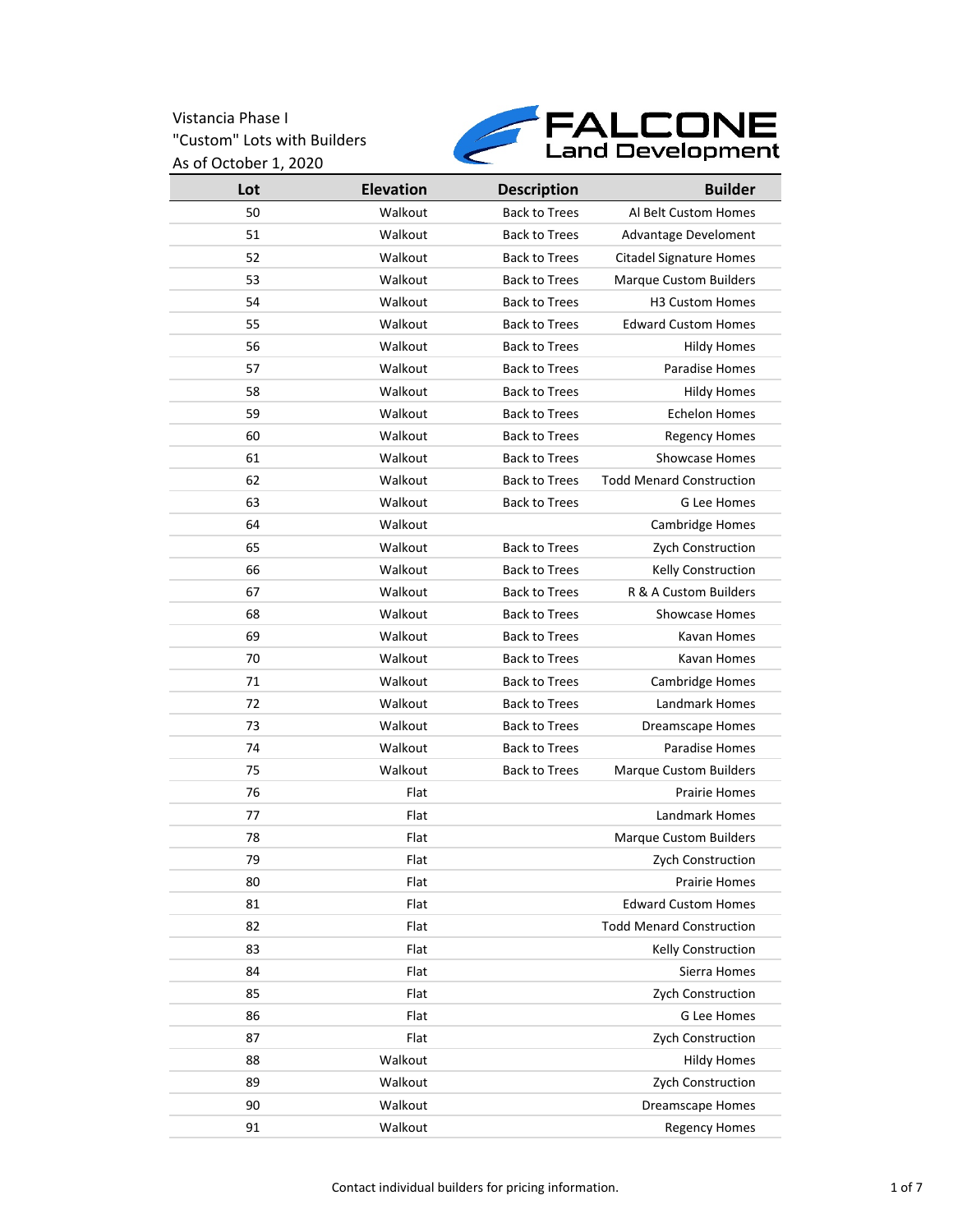

| Lot | <b>Elevation</b> | <b>Description</b> | <b>Builder</b>                  |
|-----|------------------|--------------------|---------------------------------|
| 92  | Walkout          |                    | <b>Hildy Homes</b>              |
| 93  | Walkout          |                    | Advantage Develoment            |
| 94  | Walkout          |                    | Kelly Construction              |
| 95  | Walkout          |                    | <b>Hildy Homes</b>              |
| 96  | Walkout          |                    | Advantage Develoment            |
| 97  | Flat             |                    | Advantage Develoment            |
| 98  | Flat             |                    | Advantage Develoment            |
| 99  | Walkout          |                    | Kelly Construction              |
| 100 | Walkout          |                    | Kelly Construction              |
| 101 | Walkout          |                    | <b>Kelly Construction</b>       |
| 102 | Walkout          |                    | <b>Dreamscape Homes</b>         |
| 103 | Walkout          |                    | <b>Citadel Signature Homes</b>  |
| 104 | Walkout          |                    | Kelly Construction              |
| 105 | Walkout          |                    | Landmark Homes                  |
| 106 | Walkout          | Deep Lot           | <b>Hildy Homes</b>              |
| 107 | Flat             | Deep Lot           | Zych Construction               |
| 108 | Flat             |                    | <b>Todd Menard Construction</b> |
| 109 | Flat             |                    | Showcase Homes                  |
| 110 | Flat             |                    | <b>Showcase Homes</b>           |
| 111 | Flat             |                    | <b>Marque Custom Builders</b>   |
| 112 | Flat             |                    | Kelly Construction              |
| 113 | Flat             |                    | <b>Hildy Homes</b>              |
| 114 | Flat             |                    | <b>Edward Custom Homes</b>      |
| 115 | Flat             |                    | Cambridge Homes                 |
| 116 | Flat             |                    | Paradise Homes                  |
| 117 | Flat             |                    | <b>Hildy Homes</b>              |
| 118 | Flat             |                    | <b>Marque Custom Builders</b>   |
| 119 | Flat             |                    | Paradise Homes                  |
| 120 | Flat             |                    | <b>Prairie Homes</b>            |
| 121 | Walkout          |                    | Kavan Homes                     |
| 122 | Walkout          |                    | <b>Kelly Construction</b>       |
| 123 | Walkout          |                    | <b>Hildy Homes</b>              |
| 124 | Walkout          |                    | <b>Hildy Homes</b>              |
| 125 | Walkout          |                    | Kavan Homes                     |
| 126 | Walkout          |                    | Paradise Homes                  |
| 127 | Walkout          |                    | <b>Hildy Homes</b>              |
| 128 | Walkout          |                    | <b>Marque Custom Builders</b>   |
| 129 | Walkout          |                    | Paradise Homes                  |
| 130 | Flat             |                    | <b>Dreamscape Homes</b>         |
| 131 | Flat             |                    | Sierra Homes                    |
| 132 | Flat             |                    | Cambridge Homes                 |
| 133 | Flat             |                    | <b>Hildy Homes</b>              |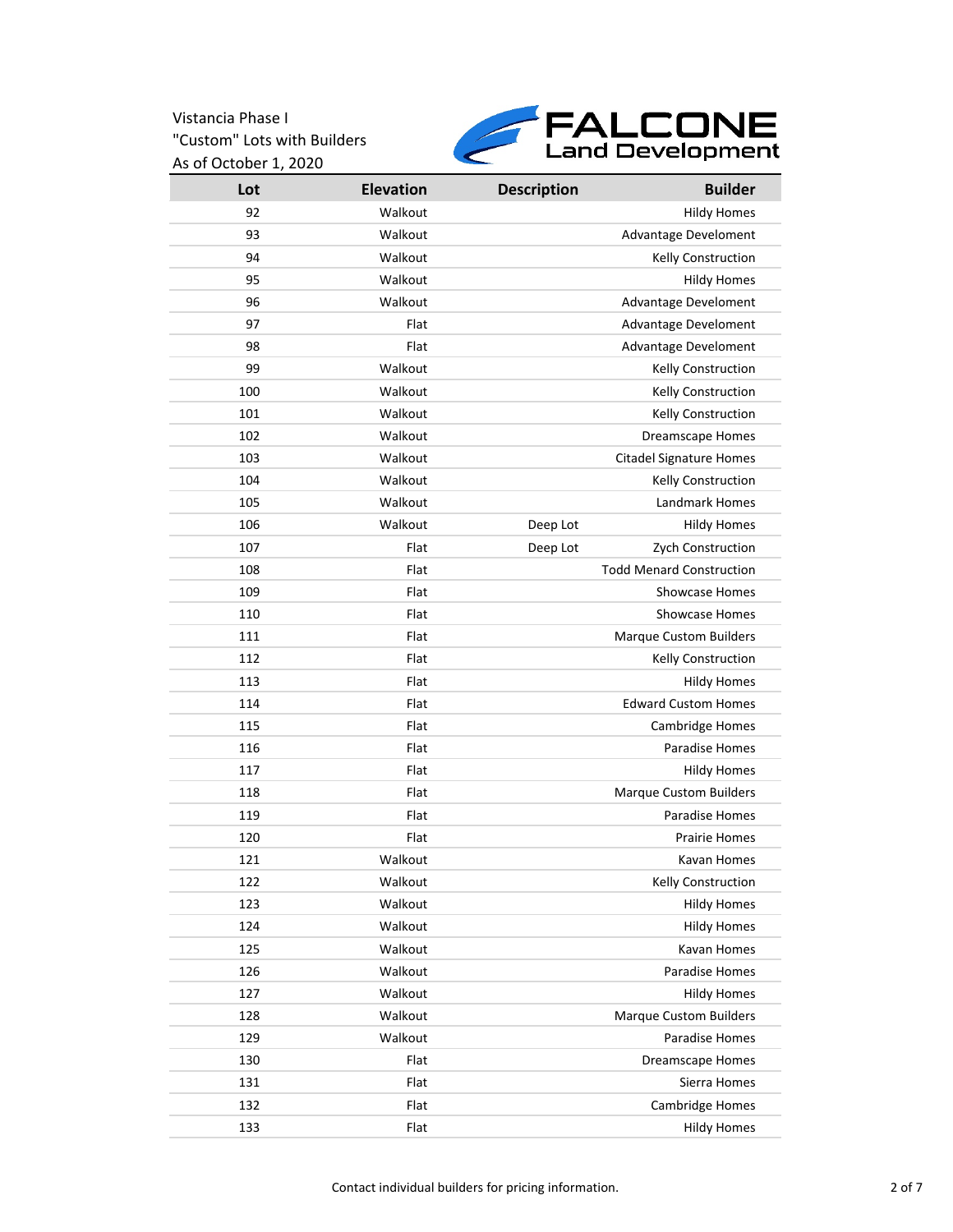

| Lot | <b>Elevation</b> | <b>Description</b> | <b>Builder</b>              |
|-----|------------------|--------------------|-----------------------------|
| 134 | Flat             |                    | Kelly Construction          |
| 135 | Flat             |                    | <b>Cambridge Homes</b>      |
| 136 | Walkout          |                    | Kavan Homes                 |
| 137 | Walkout          |                    | Kavan Homes                 |
| 138 | Walkout          |                    | Cambridge Homes             |
| 139 | Walkout          |                    | Dave Paik Builders          |
| 140 | Walkout          |                    | <b>Paradise Homes</b>       |
| 141 | Walkout          |                    | <b>Hildy Homes</b>          |
| 142 | Walkout          |                    | <b>Dreamscape Homes</b>     |
| 143 | Walkout          |                    | Dave Paik Builders          |
| 144 | Flat             |                    | Cambridge Homes             |
| 145 | Flat             |                    | Paradise Homes              |
| 146 | Flat             |                    | Showcase Homes              |
| 147 | Flat             |                    | <b>Cambridge Homes</b>      |
| 148 | Flat             |                    | <b>Showcase Homes</b>       |
| 149 | Flat             |                    | R & A Custom Builders       |
| 150 | Flat             |                    | <b>Dreamscape Homes</b>     |
| 151 | Flat             |                    | <b>Advantage Develoment</b> |
| 152 | Flat             |                    | <b>Dreamscape Homes</b>     |
| 153 | Flat             |                    | H3 Custom Homes             |
| 154 | Flat             |                    | <b>Regency Homes</b>        |
| 155 | Flat             |                    | Paradise Homes              |
| 156 | Flat             |                    | <b>Regency Homes</b>        |
| 157 | Flat             |                    | Dreamscape Homes            |
| 158 | Flat             |                    | Dave Paik Builders          |
| 159 | Flat             |                    | <b>Showcase Homes</b>       |
| 160 | Flat             |                    | <b>Dreamscape Homes</b>     |
| 161 | Flat             |                    | <b>Hildy Homes</b>          |
| 162 | Flat             |                    | Kavan Homes                 |
| 163 | Flat             |                    | Kavan Homes                 |
| 164 | Flat             |                    | Al Belt Custom Homes        |
| 165 | Flat             |                    | <b>Showcase Homes</b>       |
| 166 | Flat             |                    | <b>Dreamscape Homes</b>     |
| 167 | Flat             |                    | Showcase Homes              |
| 168 | Flat             |                    | <b>Regency Homes</b>        |
| 169 | Flat             |                    | Paradise Homes              |
| 170 | Flat             |                    | <b>Prairie Homes</b>        |
| 171 | Flat             |                    | Cambridge Homes             |
| 172 | Flat             |                    | <b>Echelon Homes</b>        |
| 173 | Flat             |                    | <b>Regency Homes</b>        |
| 174 | Flat             |                    | Prairie Homes               |
| 175 | Flat             |                    | <b>Regency Homes</b>        |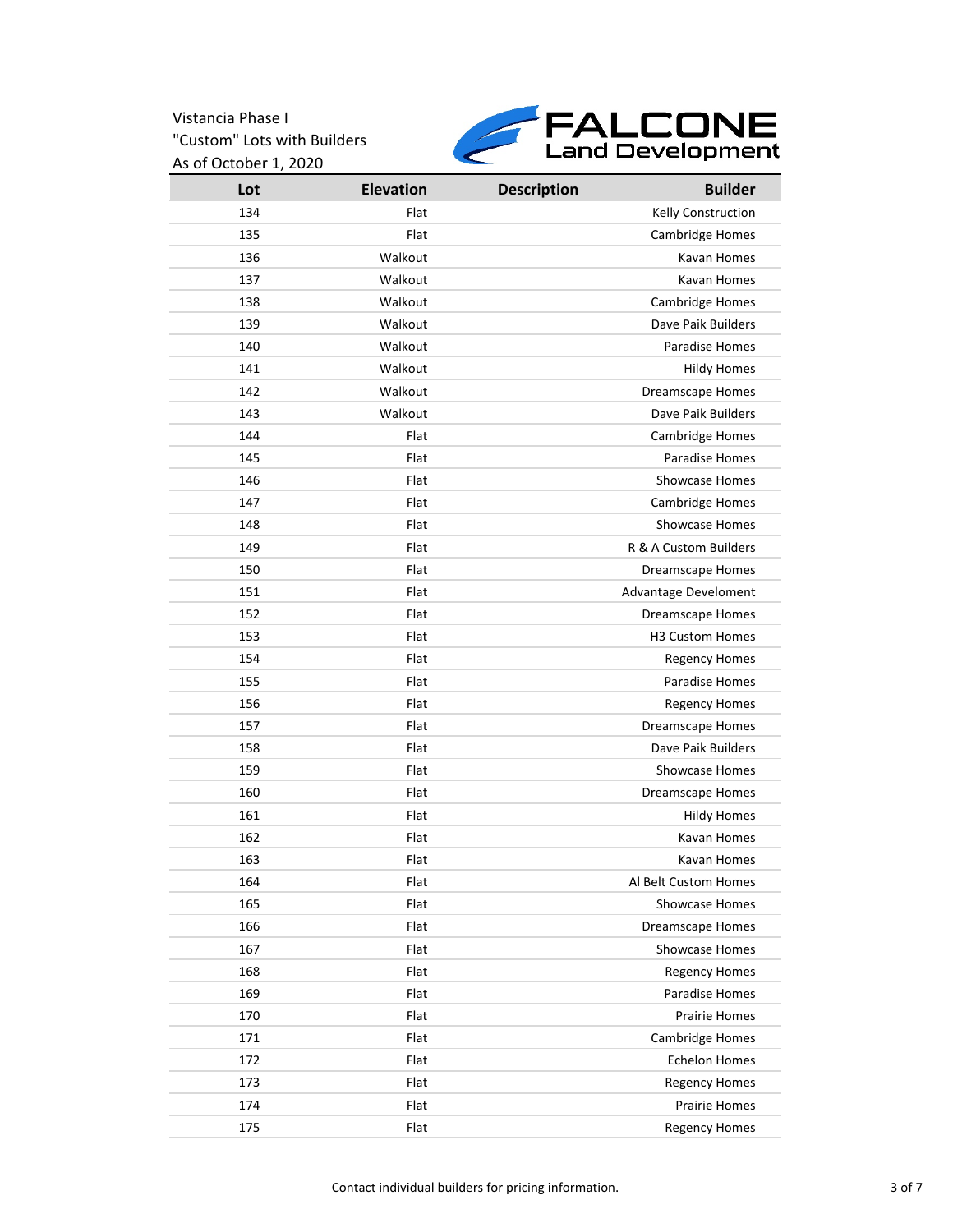

| Lot | <b>Elevation</b> | <b>Description</b> | <b>Builder</b>                 |
|-----|------------------|--------------------|--------------------------------|
| 176 | Flat             |                    | <b>Regency Homes</b>           |
| 177 | Flat             |                    | <b>Citadel Signature Homes</b> |
| 178 | Flat             |                    | <b>Showcase Homes</b>          |
| 179 | Flat             |                    | Paradise Homes                 |
| 180 | Flat             |                    | Dave Paik Builders             |
| 181 | Flat             |                    | <b>H3 Custom Homes</b>         |
| 182 | Flat             |                    | <b>Showcase Homes</b>          |
| 183 | Flat             | Villa/Townhome     | <b>Hildy Homes</b>             |
| 184 | Flat             | Villa/Townhome     | <b>Hildy Homes</b>             |
| 185 | Flat             | Villa/Townhome     | <b>Hildy Homes</b>             |
| 186 | Flat             | Villa/Townhome     | <b>Hildy Homes</b>             |
| 187 | Flat             | Villa/Townhome     | <b>Hildy Homes</b>             |
| 188 | Flat             | Villa/Townhome     | <b>Hildy Homes</b>             |
| 189 | Flat             | Villa/Townhome     | <b>Hildy Homes</b>             |
| 190 | Flat             | Villa/Townhome     | <b>Hildy Homes</b>             |
| 191 | Flat             | Villa/Townhome     | <b>Hildy Homes</b>             |
| 192 | Flat             | Villa/Townhome     | <b>Hildy Homes</b>             |
| 193 | Flat             | Villa/Townhome     | <b>Hildy Homes</b>             |
| 194 | Flat             | Villa/Townhome     | <b>Hildy Homes</b>             |
| 195 | Flat             |                    | Paradise Homes                 |
| 196 | Flat             |                    | Paradise Homes                 |
| 197 | Flat             |                    | Kavan Homes                    |
| 198 | Flat             | Villa/Townhome     | <b>Hildy Homes</b>             |
| 199 | Flat             | Villa/Townhome     | <b>Hildy Homes</b>             |
| 200 | Flat             | Villa/Townhome     | <b>Hildy Homes</b>             |
| 201 | Flat             | Villa/Townhome     | <b>Hildy Homes</b>             |
| 202 | Flat             | Villa/Townhome     | <b>Hildy Homes</b>             |
| 203 | Flat             | Villa/Townhome     | <b>Hildy Homes</b>             |
| 204 | Flat             | Villa/Townhome     | <b>Hildy Homes</b>             |
| 205 | Flat             | Villa/Townhome     | <b>Hildy Homes</b>             |
| 206 | Flat             | Villa/Townhome     | Hildy Homes                    |
| 207 | Flat             | Villa/Townhome     | <b>Hildy Homes</b>             |
| 208 | Flat             | Villa/Townhome     | <b>Hildy Homes</b>             |
| 209 | Flat             | Villa/Townhome     | <b>Hildy Homes</b>             |
| 210 | Flat             | Villa/Townhome     | <b>Hildy Homes</b>             |
| 211 | Flat             | Villa/Townhome     | <b>Hildy Homes</b>             |
| 212 | Flat             | Villa/Townhome     | <b>Hildy Homes</b>             |
| 213 | Flat             | Villa/Townhome     | <b>Hildy Homes</b>             |
| 214 | Flat             | Villa/Townhome     | <b>Hildy Homes</b>             |
| 215 | Flat             | Villa/Townhome     | <b>Hildy Homes</b>             |
| 216 | Flat             | Villa/Townhome     | <b>Hildy Homes</b>             |
| 217 | Flat             | Villa/Townhome     | <b>Hildy Homes</b>             |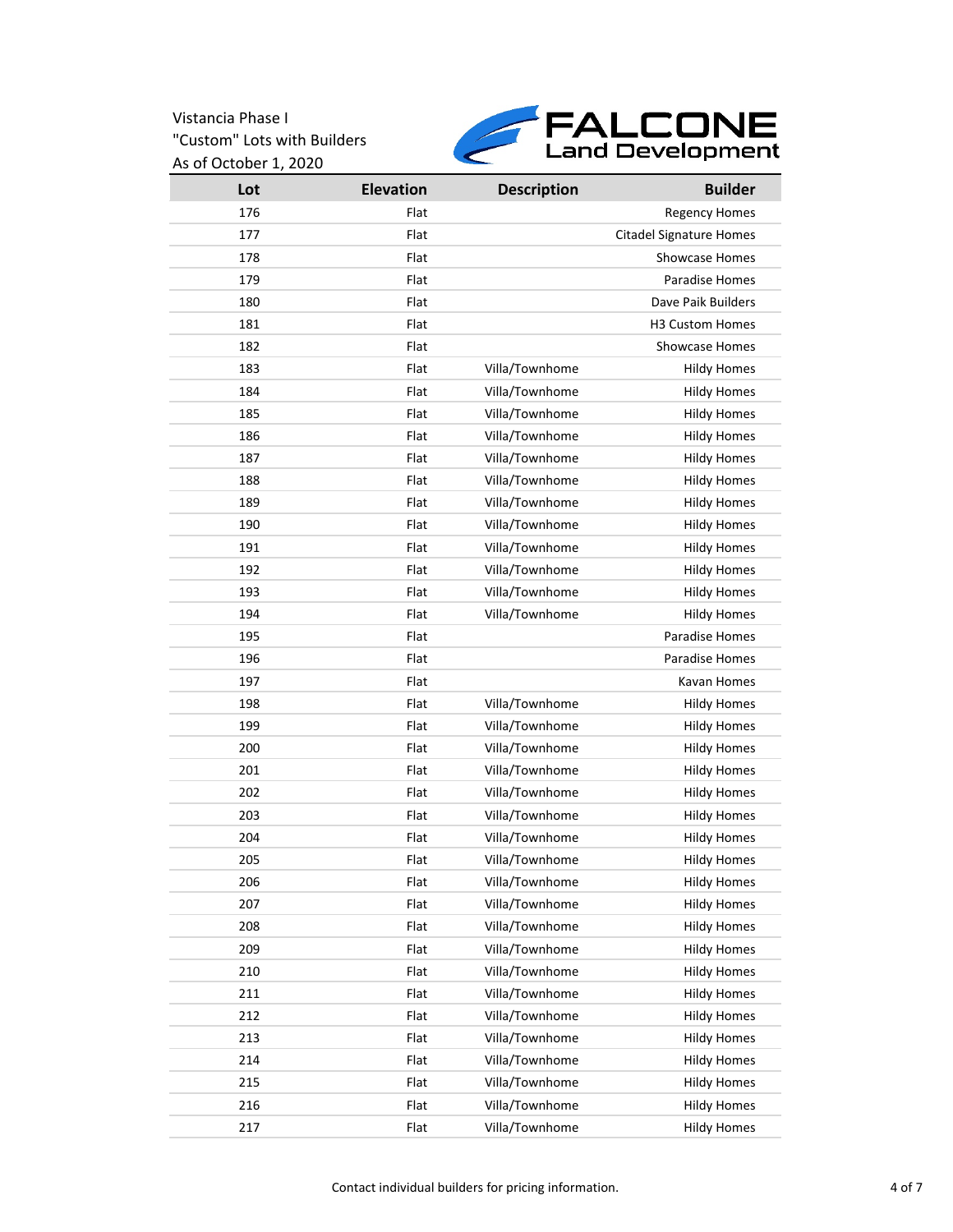

| Lot | <b>Elevation</b> | <b>Description</b> | <b>Builder</b>                  |
|-----|------------------|--------------------|---------------------------------|
| 218 | Flat             | Villa/Townhome     | <b>Hildy Homes</b>              |
| 219 | Flat             | Villa/Townhome     | <b>Hildy Homes</b>              |
| 220 | Flat             | Villa/Townhome     | <b>Hildy Homes</b>              |
| 221 | Flat             | Villa/Townhome     | <b>Hildy Homes</b>              |
| 222 | Flat             | Villa/Townhome     | <b>Hildy Homes</b>              |
| 223 | Flat             | Villa/Townhome     | <b>Hildy Homes</b>              |
| 224 | Flat             | Villa/Townhome     | <b>Hildy Homes</b>              |
| 225 | Flat             | Villa/Townhome     | <b>Hildy Homes</b>              |
| 226 | Flat             | Villa/Townhome     | <b>Hildy Homes</b>              |
| 227 | Flat             | Villa/Townhome     | <b>Hildy Homes</b>              |
| 228 | Flat             | Villa/Townhome     | <b>Hildy Homes</b>              |
| 229 | Flat             | Villa/Townhome     | <b>Hildy Homes</b>              |
| 230 | Flat             | Villa/Townhome     | <b>Hildy Homes</b>              |
| 231 | Flat             | Villa/Townhome     | <b>Hildy Homes</b>              |
| 232 | Flat             | Villa/Townhome     | <b>Hildy Homes</b>              |
| 233 | Flat             | Villa/Townhome     | <b>Hildy Homes</b>              |
| 234 | Flat             | Villa/Townhome     | <b>Hildy Homes</b>              |
| 235 | Flat             | Villa/Townhome     | <b>Hildy Homes</b>              |
| 236 | Flat             | Villa/Townhome     | <b>Hildy Homes</b>              |
| 237 | Flat             | Villa/Townhome     | <b>Hildy Homes</b>              |
| 238 | Flat             | Villa/Townhome     | <b>Hildy Homes</b>              |
| 239 | Flat             | Villa/Townhome     | <b>Hildy Homes</b>              |
| 240 | Flat             |                    | <b>Prairie Homes</b>            |
| 241 | Flat             |                    | <b>Prairie Homes</b>            |
| 242 | Flat             |                    | <b>Hildy Homes</b>              |
| 243 | Flat             |                    | <b>Regency Homes</b>            |
| 244 | Flat             |                    | <b>Hildy Homes</b>              |
| 245 | Flat             |                    | <b>Showcase Homes</b>           |
| 246 | Flat             |                    | Kavan Homes                     |
| 247 | Flat             |                    | <b>Todd Menard Construction</b> |
| 248 | Flat             |                    | <b>Echelon Homes</b>            |
| 249 | Flat             |                    | Cambridge Homes                 |
| 250 | Flat             | Deep Lot           | Cambridge Homes                 |
| 251 | Flat             |                    | Cambridge Homes                 |
| 252 | Flat             |                    | Cambridge Homes                 |
| 253 | Flat             |                    | Cambridge Homes                 |
| 254 | Flat             |                    | Cambridge Homes                 |
| 255 | Flat             |                    | Cambridge Homes                 |
| 256 | Flat             |                    | Cambridge Homes                 |
| 257 | Flat             |                    | Cambridge Homes                 |
| 258 | Flat             |                    | Cambridge Homes                 |
| 259 | Flat             |                    | Cambridge Homes                 |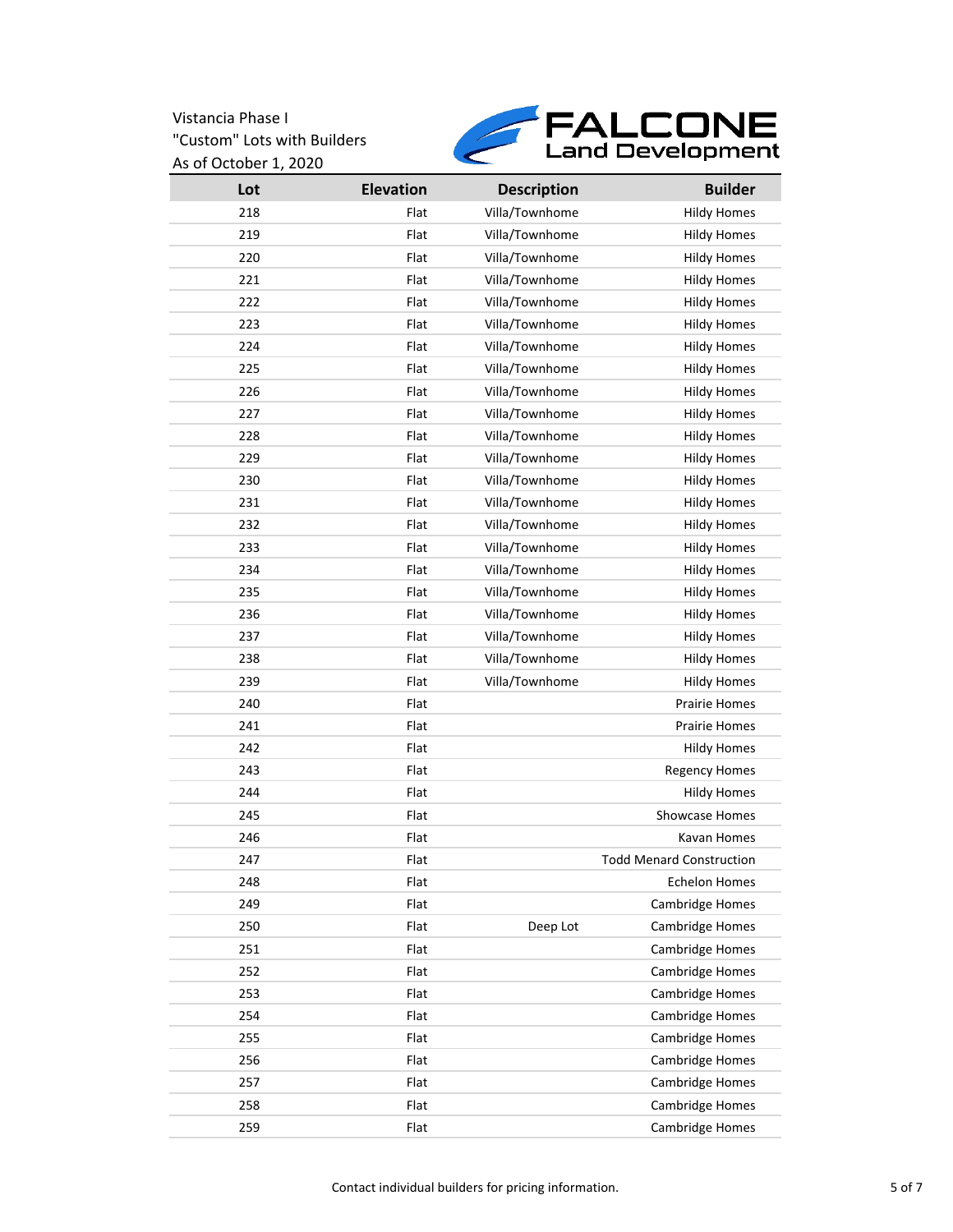

| Lot | <b>Elevation</b> | <b>Description</b>  | <b>Builder</b>       |
|-----|------------------|---------------------|----------------------|
| 260 | Flat             |                     | Cambridge Homes      |
| 261 | Flat             |                     | Cambridge Homes      |
| 262 | Flat             | <b>Back to Park</b> | Cambridge Homes      |
| 263 | Flat             | <b>Back to Park</b> | Cambridge Homes      |
| 264 | Flat             | <b>Back to Park</b> | Cambridge Homes      |
| 265 | Flat             | <b>Back to Park</b> | Cambridge Homes      |
| 266 | Flat             |                     | Cambridge Homes      |
| 267 | Flat             |                     | Cambridge Homes      |
| 268 | Flat             |                     | Cambridge Homes      |
| 269 | Flat             |                     | Cambridge Homes      |
| 270 | Flat             |                     | Cambridge Homes      |
| 271 | Flat             |                     | Cambridge Homes      |
| 272 | Flat             |                     | Cambridge Homes      |
| 273 | Flat             |                     | Cambridge Homes      |
| 274 | Flat             |                     | Cambridge Homes      |
| 275 | Flat             |                     | Cambridge Homes      |
| 276 | Flat             |                     | Cambridge Homes      |
| 277 | Flat             |                     | Cambridge Homes      |
| 278 | Flat             |                     | Cambridge Homes      |
| 279 | Flat             |                     | Cambridge Homes      |
| 280 | Flat             |                     | Cambridge Homes      |
| 281 | Flat             |                     | Cambridge Homes      |
| 282 | Flat             |                     | Cambridge Homes      |
| 283 | Walkout          | Oversized           | <b>Prairie Homes</b> |
| 284 | Walkout          |                     | Dave Paik Builders   |
| 285 | Walkout          |                     | <b>Prairie Homes</b> |
| 286 | Walkout          |                     | Cambridge Homes      |
| 287 | Walkout          |                     | Cambridge Homes      |
| 288 | Walkout          |                     | Cambridge Homes      |
| 289 | Walkout          |                     | Cambridge Homes      |
| 290 | Walkout          |                     | Cambridge Homes      |
| 291 | Walkout          |                     | Cambridge Homes      |
| 292 | Walkout          |                     | Cambridge Homes      |
| 293 | Walkout          |                     | Cambridge Homes      |
| 294 | Walkout          |                     | Cambridge Homes      |
| 295 | Walkout          |                     | Cambridge Homes      |
| 296 | Walkout          |                     | Cambridge Homes      |
| 297 | Walkout          |                     | Cambridge Homes      |
| 298 | Walkout          |                     | Cambridge Homes      |
| 299 | Walkout          |                     | Cambridge Homes      |
| 300 | Flat / Daylight  | Oversized           | Cambridge Homes      |
| 513 | Flat             |                     | Cambridge Homes      |